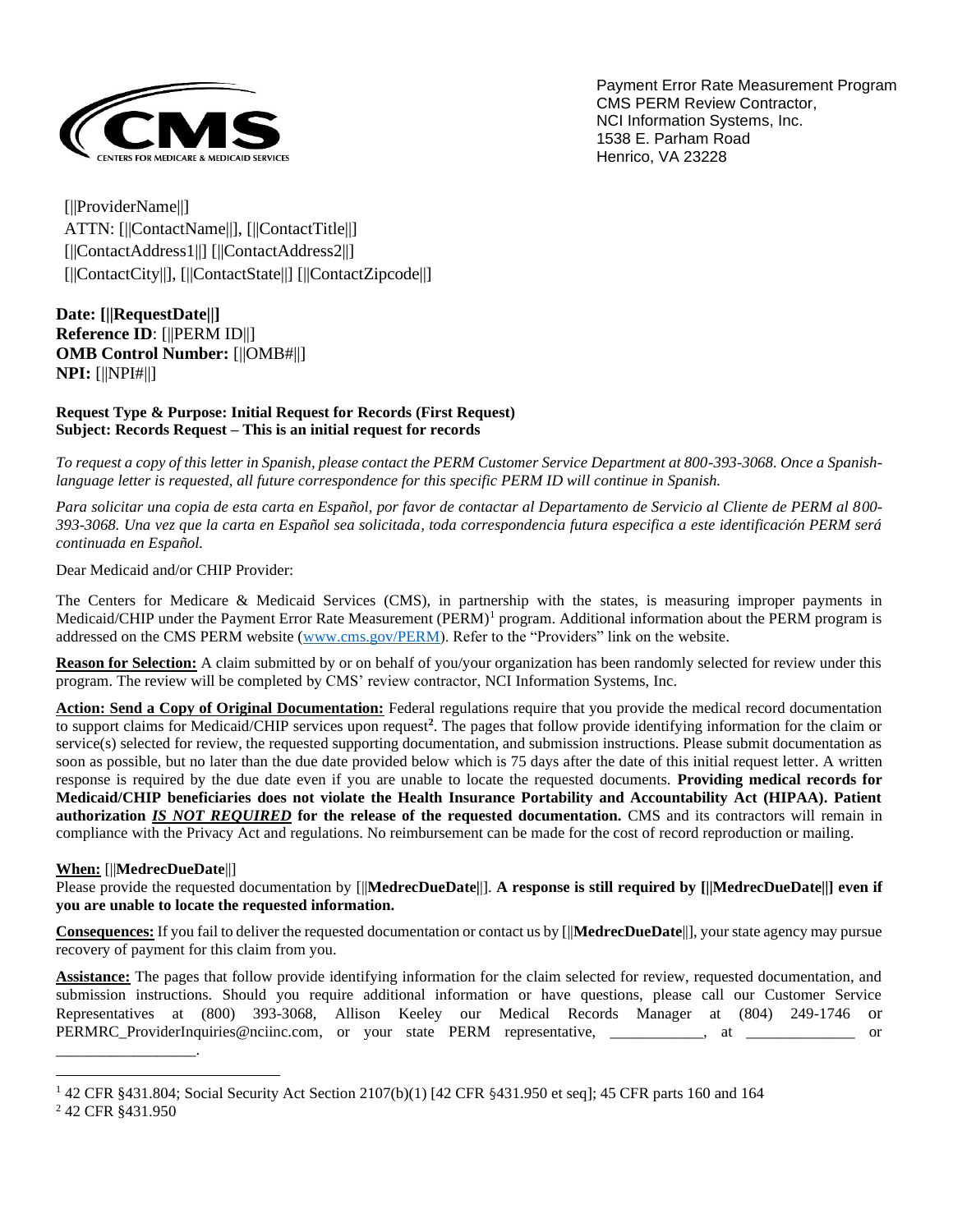# **Payment Error Rate Measurement (PERM) Instructions for Submitting Requested Records/Documentation**

To comply with this request, providers should review the attached Claim Summary page that identifies the specific patient, date of service, and the service(s) selected for review. Gather the documents shown on the attached Cover Sheet which are generally those needed to support the billed service(s). Please be sure that documentation (Notes, Plan of Care, etc.) issued from electronic records are signed and dated (electronic signature acceptable if permitted by state regulations). Once the documents are gathered, please choose **ONE** of the following methods to submit the records/documentation to the PERM Review Contractor.

### **1. Fax**

- **a)** Place PERM Cover Sheet on top of each record submission.
- **b)** If your facility has *more than one* PERM ID request, please fax each submission separately.
- **c)** Please submit documentation for each PERM ID in as few fax transmissions as possible.
- **d)** Fax documents to**: 1-804-515-4220**

## **2. Mail**

- **a)** Place PERM Cover Sheet on top of each record submission.
- **b)** All documents must be complete and legible.
- **c)** Please do not staple or paper clip any pages together.
- **d)** If you choose to send the documentation on USB Flash Drive, CD, or DVD, the file(s) must be *encrypted***.** Please submit the password for the encrypted USB Flash Drive, CD, or DVD via email to PERMRC\_Encryption@nciinc.com and include the PERM ID in the subject line. **Please note that USB flash drives cannot be returned to providers.**
- **e)** Mail requested documentation to:

**PERM Review Contractor Attn: Medical Records Manager CMS PERM Review Contractor, NCI Inc. 1538 E. Parham Road Henrico, VA 23228**

## **3. Electronic Submission of Medical Documentation (esMD)**

Providers with an established relationship with a Health Information Handler (HIH) are encouraged to have their HIH submit the requested medical documentation via the gateway to **Electronic Submission of Medical Documentation (esMD). If your facility does not have an established relationship with an HIH, esMD will not be an available submission method.** For more information, see [http://www.cms.gov/esMD/.](http://www.cms.gov/esMD/) Please ensure that any documents submitted through esMD are routed to PERM NCI Inc.

If you choose to submit medical records via CMS's esMD system, you must enter the Reference ID (PERM ID #) from the records request letter into the ESMD CASEID field. If you enter any other information in this field, the system will not be able to identify the record automatically which will result in additional processing time.

**NOTE: We are not authorized to reimburse providers/suppliers for the cost of copying or mailing records. Therefore, we cannot accept invoices for copying service fees.**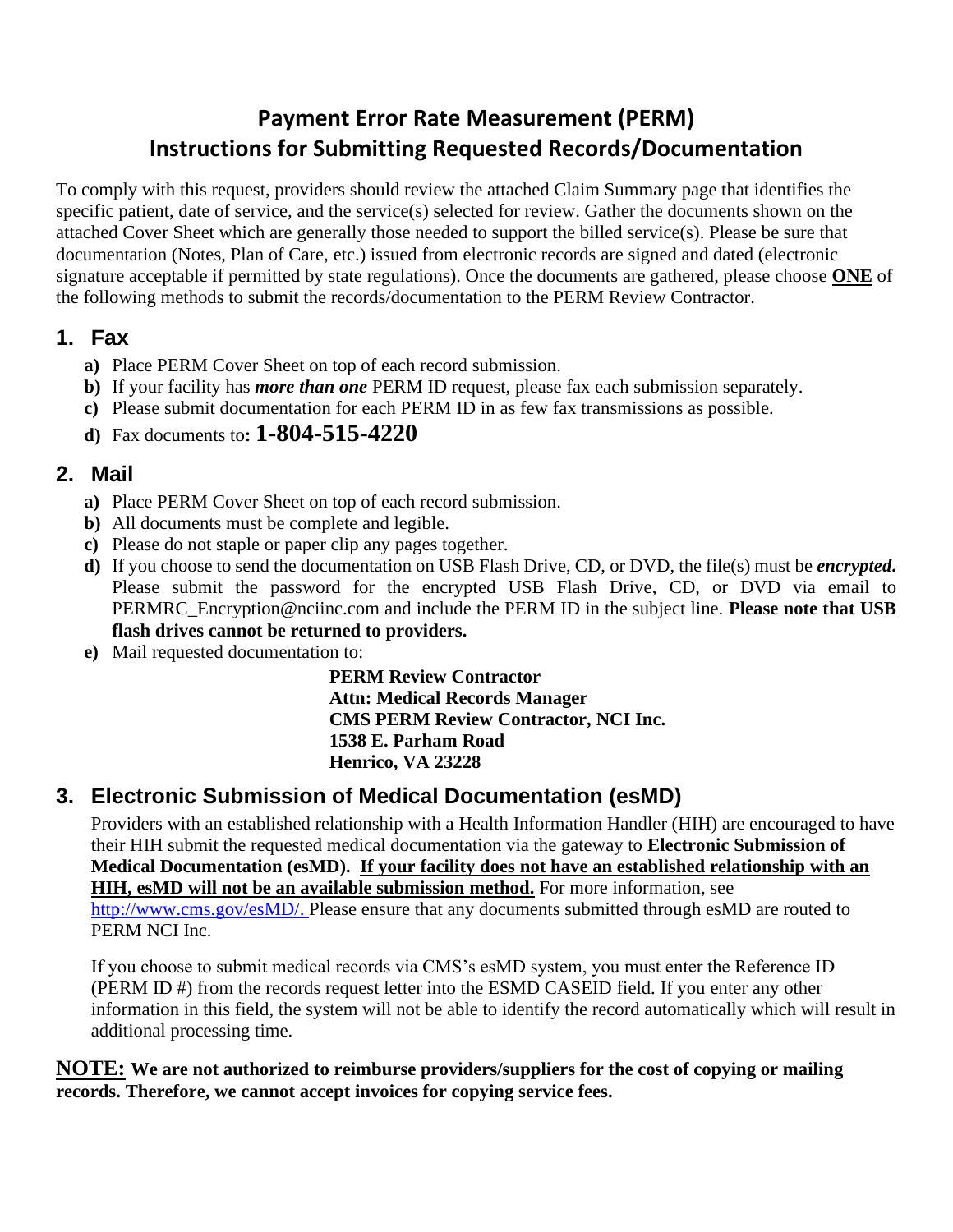# **Payment Error Rate Measurement (PERM) REQUEST FOR RECORDS COVER SHEET PERM-ID: [||PermID||]**

**Date:** [||MRReSubDate||] **Beneficiary Name:** [||BeneficiaryName||] **Billing Provider Number:** [||ProviderID||] **Date of Birth:** [||BeneficiaryDOB||] **Billing Provider Name:** [||ProviderName||] **Beneficiary ID:** [||BeneficiaryID||] **Date(s) of Service: [||DOSFrom||] - [||DOSTo||] Category 1:** Inpatient Hospital Services **Record Submission Due Date:** [||**MedrecDueDate**||] **Please indicate # of pages in submission:** \_\_\_\_\_\_\_\_ pages

**Please help ensure accurate processing by placing this page on top of the records you are submitting.**

#### **Inpatient Hospital Services: Acute Inpatient, Long-Term Acute, Acute Inpatient Rehabilitation**

Please submit all documents applicable to the date(s) of service noted to support the claim sampled. Some documents listed may not be necessary for all claims, **but please make every attempt to include the bolded items**. Please indicate which documents are being submitted. *If the list below is not applicable to your claim, please submit the documentation that supports the service(s) you billed as shown on the Claim Summary page.*

- **Admission Face Sheet/Coding Summary**
- **Admission History and Physical** *(H&P) (signed and dated)*
- **Discharge Summary (***signed and dated***)**
- **Physician Orders** *(signed and dated)*
- **Admit Order/Statement**
- **Physician Progress Notes** *(signed and dated)*
- Consultation Reports/Notes *(signed and dated)*
- □ Medication Administration Record *(MAR)*
- □ Nursing Assessment/Notes
- Cardiovascular Testing Reports, i.e., Electrocardiogram, Echocardiogram, etc. (*signed and dated*)
- Laboratory Reports and Diagnostic Reports (i.e.: Radiology Reports, Pathology Reports, etc.)
- Operative and Procedure Reports/Notes *(signed and dated)*
- Anesthesia *(Pre- and Post-Op)* and Peri-operative Record/Notes *(with start and stop times, signed and dated)*
- Respiratory Therapy Notes *(signed and dated) broken down from Cardiovascular and Respiratory Reports*
- Physical Therapy: Evaluation/Re-evaluation/Notes *(signed and dated)*
- Speech Language Pathology: Evaluation/Re-evaluation/Notes *(signed and dated)*
- □ Occupational Therapy: Evaluation/Re-evaluation/Notes *(signed and dated)*
- Emergency Department Record and Admission Order/Notes *(signed and dated)*

IMPORTANT: This facsimile transmission contains confidential information, some or all of which may be protected health information as defined by the federal Health Insurance Portability & Accountability Act (HIPAA) Privacy Rule. This transmission is intended for the exclusive use of the individual or entity to whom it is addressed and may contain information that is proprietary, privileged, confidential and/or exempt from disclosure under applicable law. If you are not the intended recipient (or an employee or agent responsible for delivering this facsimile transmission to the intended recipient), you are hereby notified that any disclosure, dissemination, distribution or copying of this information is strictly prohibited and may be subject to legal restriction or sanction. If you are not the intended party, please notify the sender by telephone (800-393-3068) to arrange the return or destruction of the information and all copies.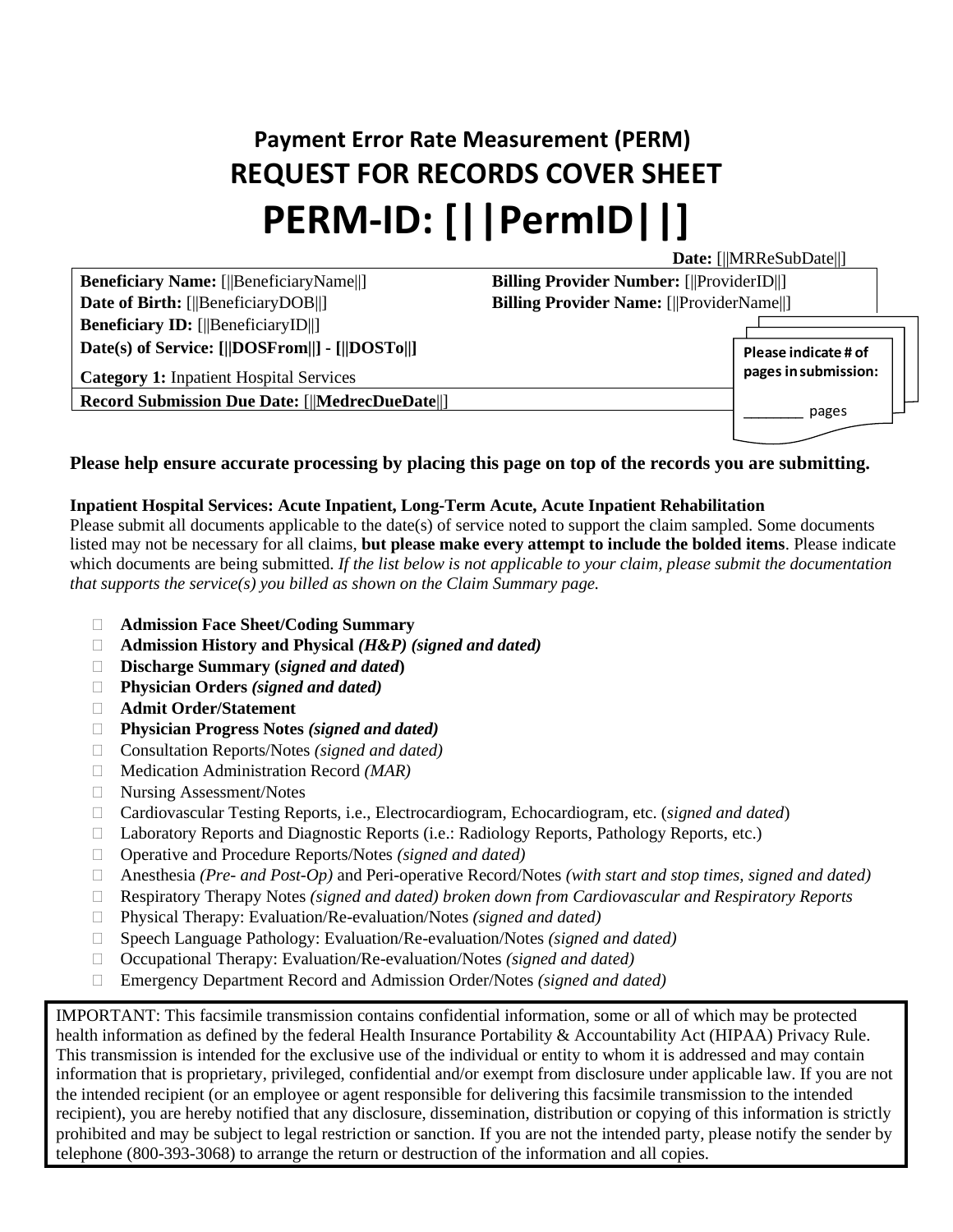- Ambulance Services /All Transfer Forms
- Labor and Delivery Record/Notes *(signed and dated)*
- Itemized Billing Sheet *(if required based on payment method)*
- Dialysis Treatment Record/Notes

*Note: Please submit the complete medical record with signatures as appropriate for the service(s) billed for the sampled claim. The documents listed above are frequently required for this category and service type. Please be sure to include these with your document submission, if applicable to the sampled claim.*

IMPORTANT: This facsimile transmission contains confidential information, some or all of which may be protected health information as defined by the federal Health Insurance Portability & Accountability Act (HIPAA) Privacy Rule. This transmission is intended for the exclusive use of the individual or entity to whom it is addressed and may contain information that is proprietary, privileged, confidential and/or exempt from disclosure under applicable law. If you are not the intended recipient (or an employee or agent responsible for delivering this facsimile transmission to the intended recipient), you are hereby notified that any disclosure, dissemination, distribution or copying of this information is strictly prohibited and may be subject to legal restriction or sanction. If you are not the intended party, please notify the sender by telephone (800-393-3068) to arrange the return or destruction of the information and all copies.